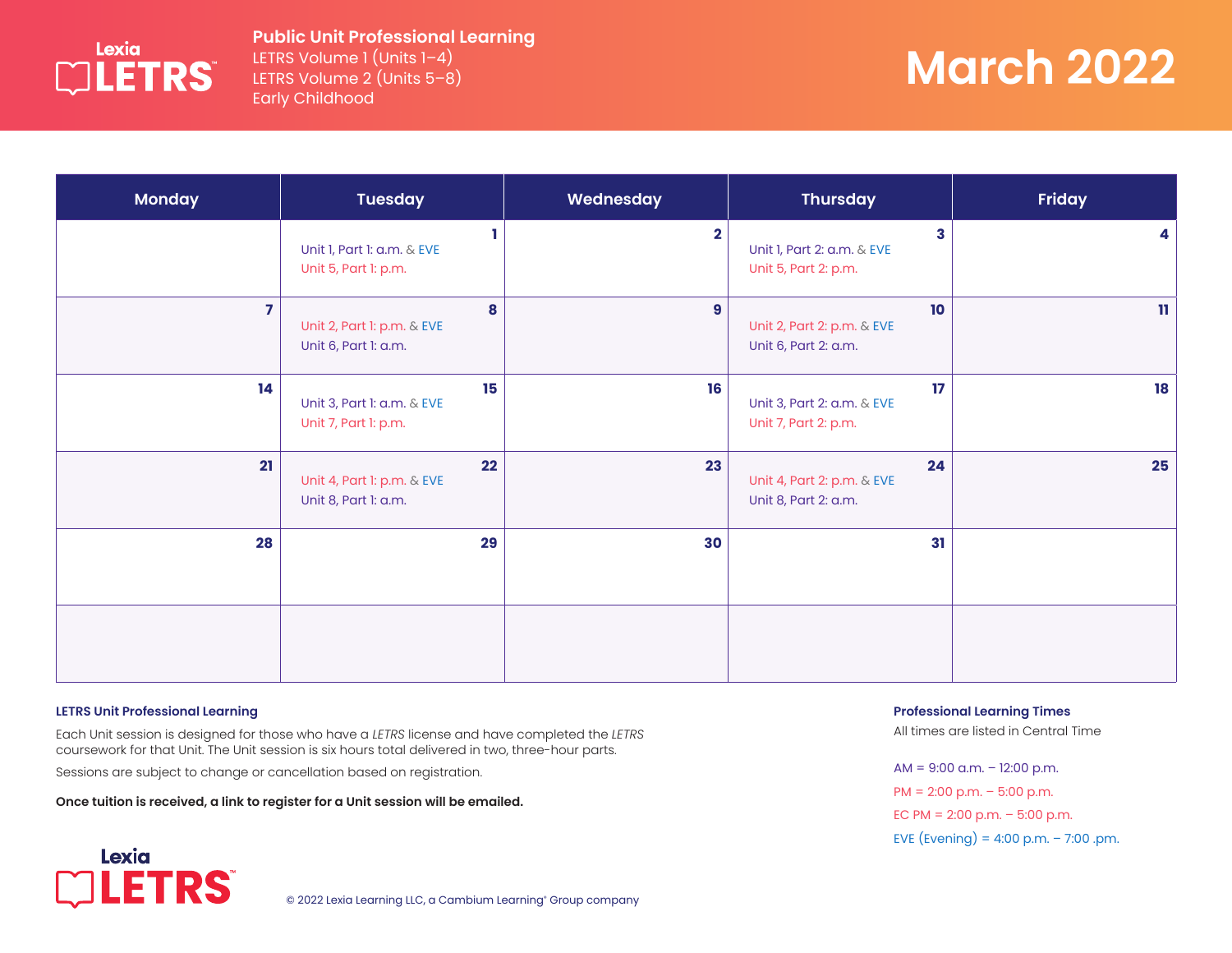

## **Public Unit Professional Learning** LETRS Volume 1 (Units 1–4)

LETRS Volume 2 (Units 5–8) Early Childhood

# **April 2022**

| <b>Monday</b>                     | <b>Tuesday</b>                                           | Wednesday                                               | <b>Thursday</b>                                          | <b>Friday</b>             | <b>Saturday</b>                |
|-----------------------------------|----------------------------------------------------------|---------------------------------------------------------|----------------------------------------------------------|---------------------------|--------------------------------|
|                                   |                                                          |                                                         |                                                          |                           | $\overline{2}$                 |
| 4                                 | 5<br>Unit I, Part I: p.m.<br>Unit 5, Part 1: a.m. & EVE  | $6\phantom{a}$                                          | Unit I, Part 2: p.m.<br>Unit 5, Part 2: a.m. & EVE       | 8                         | 9<br>Unit 1, Parts 1 & 2: Sat  |
| 11.<br>EC Units 1-2, Part 1: p.m. | 12<br>Unit 2, Part 1: a.m.<br>Unit 6, Part 1: p.m. & EVE | 13<br>Unit I, Part I: Mid<br>EC Units 1-2, Part 2: p.m. | 14<br>Unit 2, Part 2: a.m.<br>Unit 6, Part 2: p.m. & EVE | 15<br>Unit I, Part 2: Mid | 16                             |
| 18<br>EC Units 3-4, Part 1: p.m.  | 19<br>Unit 3, Part 1: p.m.<br>Unit 7, Part 1: a.m. & EVE | 20<br>Unit 2, Part I: Mid<br>EC Units 3-4, Part 2: p.m. | 21<br>Unit 3, Part 2: p.m.<br>Unit 7, Part 2: a.m. & EVE | 22<br>Unit 2, Part 2: Mid | 23<br>Unit 2, Parts 1 & 2: Sat |
| 25                                | 26<br>Unit 4, Part 1: a.m.<br>Unit 8, Part 1: p.m. & EVE | 27                                                      | 28<br>Unit 4, Part 2: a.m.<br>Unit 8, Part 2: p.m. & EVE | 29                        | 30                             |
|                                   |                                                          |                                                         |                                                          |                           |                                |

#### **LETRS Unit Professional Learning**

Each Unit session is designed for those who have a *LETRS* license and have completed the *LETRS* coursework for that Unit. The Unit session is six hours total delivered in two, three-hour parts.

Sessions are subject to change or cancellation based on registration.

**Once tuition is received, a link to register for a Unit session will be emailed.**



© 2022 Lexia Learning LLC, a Cambium Learning° Group company

**Professional Learning Times** 

All times are listed in Central Time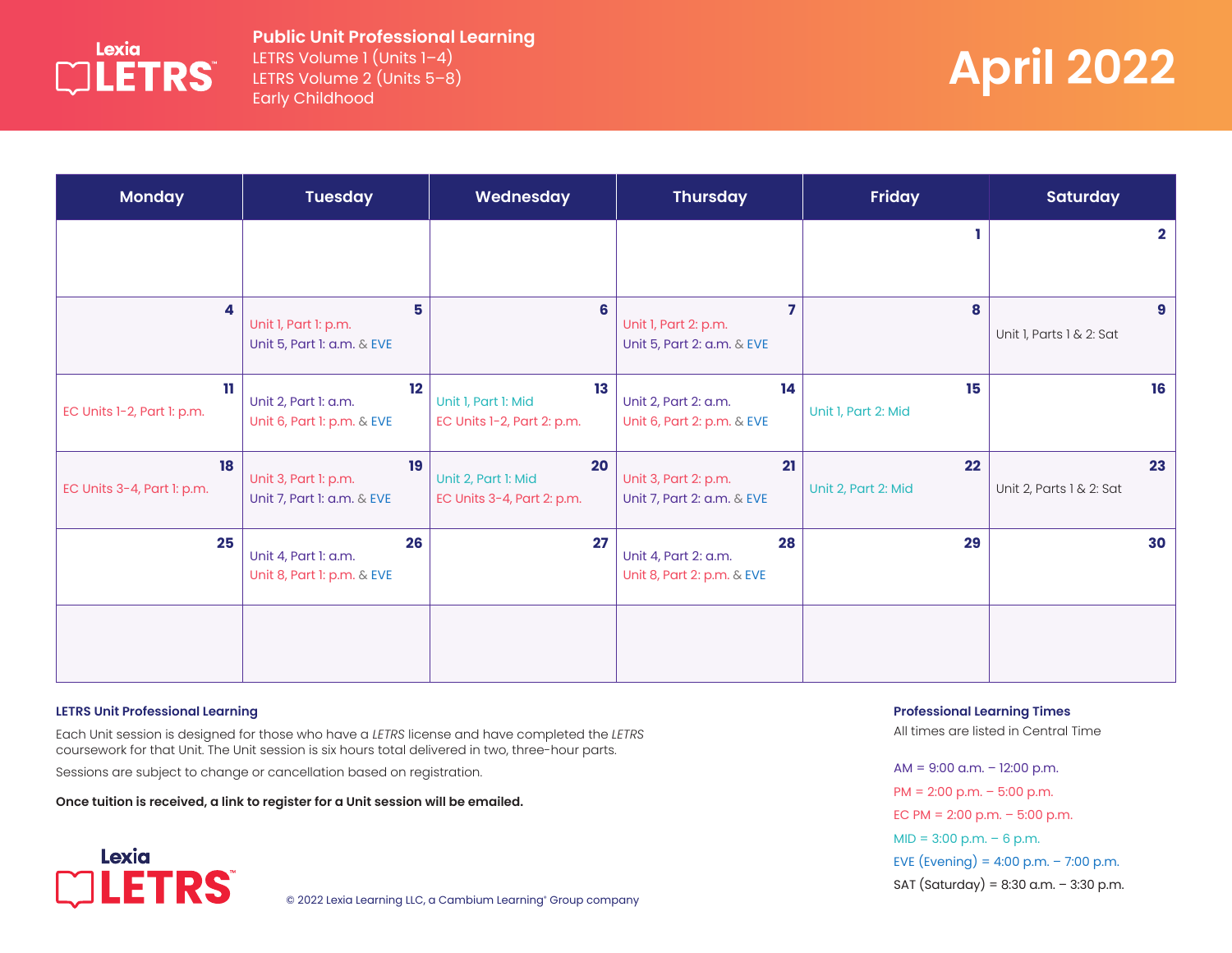

### **Public Unit Professional Learning** LETRS Volume 1 (Units 1-4) LETRS Volume 2 (Units 5–8) Early Childhood

# **May 2022**

| <b>Monday</b>                    | <b>Tuesday</b>                                           | Wednesday                                               | <b>Thursday</b>                                          | <b>Friday</b>             | <b>Saturday</b>                |
|----------------------------------|----------------------------------------------------------|---------------------------------------------------------|----------------------------------------------------------|---------------------------|--------------------------------|
| $\mathbf{2}$                     | 3<br>Unit I, Part I: a.m. & EVE<br>Unit 5, Part 1: p.m.  | 4<br>Unit 3, Part 1: Mid                                | 5.<br>Unit 1, Part 2: a.m. & EVE<br>Unit 5, Part 2: p.m. | 6<br>Unit 3, Part 2: Mid  | 7                              |
| 9<br>EC Units 1-2, Part 1: p.m.  | 10<br>Unit 2, Part 1: p.m. & EVE<br>Unit 6, Part 1: a.m. | n<br>EC Units 1-2, Part 2: p.m.                         | 12<br>Unit 2, Part 2: p.m. & EVE<br>Unit 6, Part 2: a.m. | 13 <sup>°</sup>           | 14<br>Unit 3, Parts 1 & 2: Sat |
| 16<br>EC Units 3-4, Part 1: p.m. | 17<br>Unit 3, Part 1: a.m. & EVE<br>Unit 7, Part 1: p.m. | 18<br>Unit 4, Part I: Mid<br>EC Units 3-4, Part 2: p.m. | 19<br>Unit 3, Part 2: a.m. & EVE<br>Unit 7, Part 2: p.m. | 20<br>Unit 4, Part 2: Mid | 21<br>Unit 4, Parts 1 & 2: Sat |
| 23                               | 24<br>Unit 4, Part 1: p.m. & EVE<br>Unit 8, Part 1: a.m. | 25                                                      | 26<br>Unit 4, Part 2: p.m. & EVE<br>Unit 8, Part 2: a.m. | 27                        | 28                             |
| 30                               | 31                                                       |                                                         |                                                          |                           |                                |
|                                  |                                                          |                                                         |                                                          |                           |                                |

#### **LETRS Unit Professional Learning**

Each Unit session is designed for those who have a *LETRS* license and have completed the *LETRS* coursework for that Unit. The Unit session is six hours total delivered in two, three-hour parts.

Sessions are subject to change or cancellation based on registration.

**Once tuition is received, a link to register for a Unit session will be emailed.**

Lexia **LETRS** 

© 2022 Lexia Learning LLC, a Cambium Learning° Group company

**Professional Learning Times** 

All times are listed in Central Time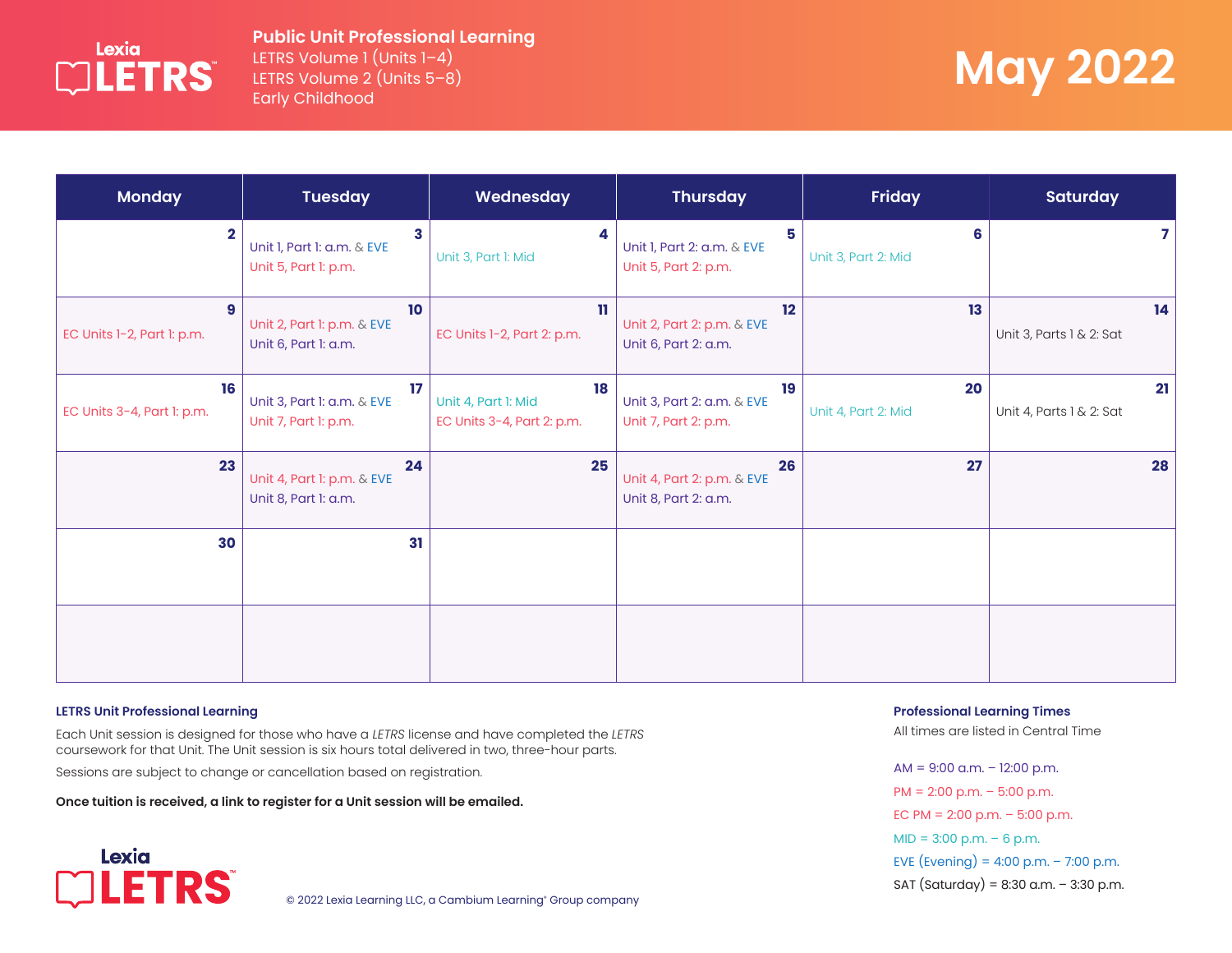

## **Public Unit Professional Learning** LETRS Volume 1 (Units 1–4)

LETRS Volume 2 (Units 5–8) Early Childhood

# **June 2022**

| <b>Monday</b> | <b>Tuesday</b>                                           | Wednesday                 | <b>Thursday</b>                                          | <b>Friday</b>             | <b>Saturday</b>                          |
|---------------|----------------------------------------------------------|---------------------------|----------------------------------------------------------|---------------------------|------------------------------------------|
|               |                                                          |                           | $\mathbf{2}$                                             | 3                         | 4                                        |
| 6             | 7<br>Unit I, Part I: p.m.<br>Unit 5, Part 1: a.m. & EVE  | 8                         | 9<br>Unit I, Part 2: p.m.<br>Unit 5, Part 2: a.m. & EVE  | 10                        | $\mathbf{H}$<br>Unit 1, Parts 1 & 2: Sat |
| 13            | 14<br>Unit 2, Part 1: a.m.<br>Unit 6, Part 1: p.m. & EVE | 15<br>Unit I, Part I: Mid | 16<br>Unit 2, Part 2: a.m.<br>Unit 6, Part 2: p.m. & EVE | 17<br>Unit I, Part 2: Mid | 18                                       |
| 20            | 21<br>Unit 3, Part 1: p.m.<br>Unit 7, Part 1: a.m. & EVE | 22<br>Unit 2, Part I: Mid | 23<br>Unit 3, Part 2: p.m.<br>Unit 7, Part 2: a.m. & EVE | 24<br>Unit 2, Part 2: Mid | 25<br>Unit 2, Parts 1 & 2: Sat           |
| 27            | 28<br>Unit 4, Part 1: a.m.<br>Unit 8, Part 1: p.m. & EVE | 29                        | 30<br>Unit 4, Part 2: a.m.<br>Unit 8, Part 2: p.m. & EVE |                           |                                          |
|               |                                                          |                           |                                                          |                           |                                          |

#### **LETRS Unit Professional Learning**

Each Unit session is designed for those who have a *LETRS* license and have completed the *LETRS* coursework for that Unit. The Unit session is six hours total delivered in two, three-hour parts.

Sessions are subject to change or cancellation based on registration.

**Once tuition is received, a link to register for a Unit session will be emailed.**



© 2022 Lexia Learning LLC, a Cambium Learning° Group company

**Professional Learning Times** 

All times are listed in Central Time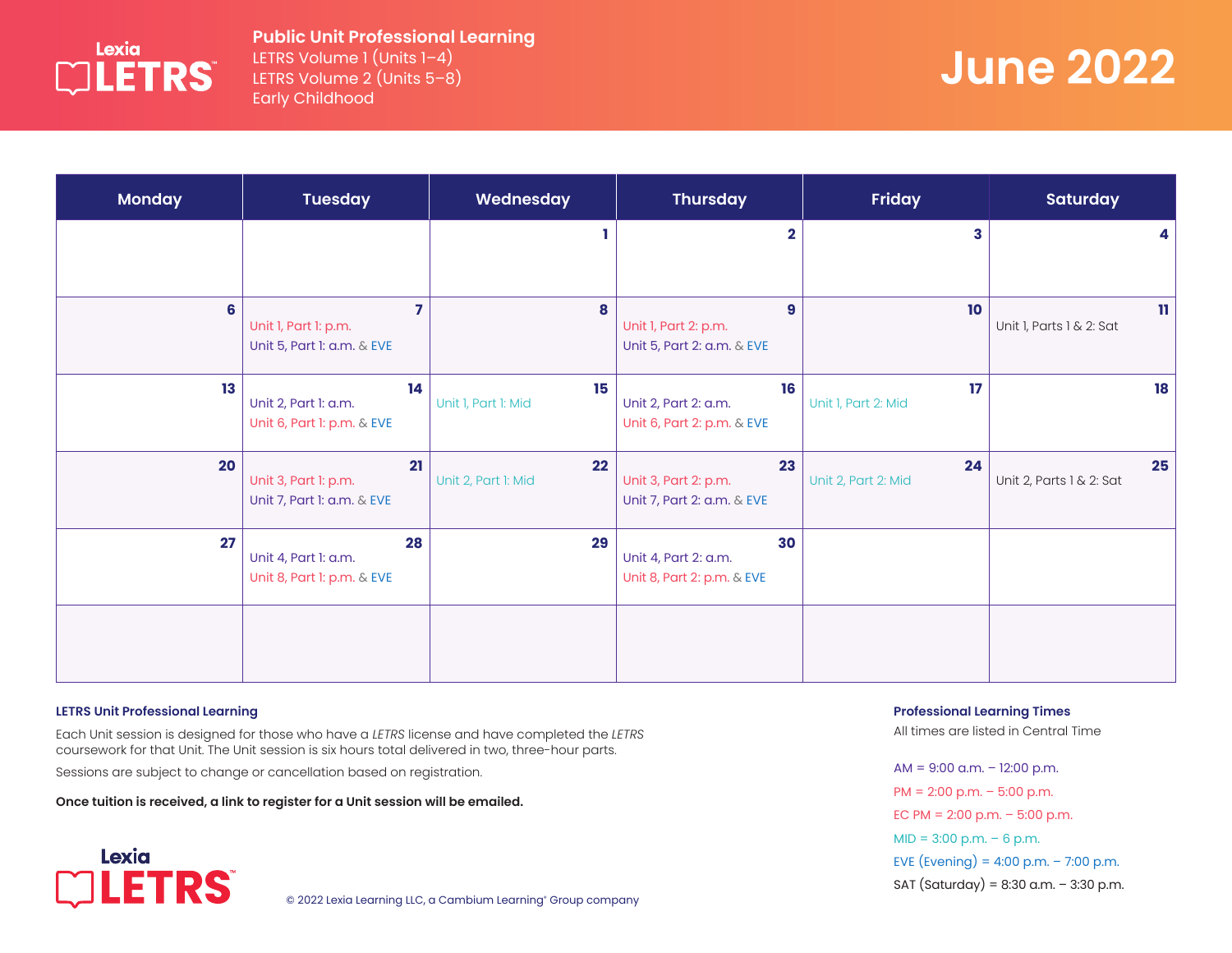

## **Public Unit Professional Learning** LETRS Volume 1 (Units 1-4)

LETRS Volume 2 (Units 5–8) Early Childhood

# **July 2022**

| <b>Monday</b>                     | <b>Tuesday</b>                                     | Wednesday                                               | <b>Thursday</b>                                    | <b>Friday</b>             | <b>Saturday</b>                |
|-----------------------------------|----------------------------------------------------|---------------------------------------------------------|----------------------------------------------------|---------------------------|--------------------------------|
|                                   |                                                    |                                                         |                                                    |                           | $\mathbf{2}$                   |
| 4                                 | 5<br>Unit I, Part I: a.m.<br>Unit 5, Part 1: p.m.  | 6<br>Unit 3, Part 1: Mid                                | 7<br>Unit I, Part 2: a.m.<br>Unit 5, Part 2: p.m.  | 8<br>Unit 3, Part 2: Mid  | 9                              |
| 11.<br>EC Units 1-2, Part 1: p.m. | 12<br>Unit 2, Part 1: p.m.<br>Unit 6, Part 1: a.m. | 13<br>EC Units 1-2, Part 2: p.m.                        | 14<br>Unit 2, Part 2: p.m.<br>Unit 6, Part 2: a.m. | 15                        | 16<br>Unit 3, Parts 1 & 2: Sat |
| 18<br>EC Units 3-4, Part 1: p.m.  | 19<br>Unit 3, Part 1: a.m.<br>Unit 7, Part 1: p.m. | 20<br>Unit 4, Part I: Mid<br>EC Units 3-4, Part 2: p.m. | 21<br>Unit 3, Part 2: a.m.<br>Unit 7, Part 2: p.m. | 22<br>Unit 4, Part 2: Mid | 23<br>Unit 4, Parts 1 & 2: Sat |
| 25                                | 26<br>Unit 4, Part 1: p.m.<br>Unit 8, Part 1: a.m. | 27                                                      | 28<br>Unit 4, Part 2: p.m.<br>Unit 8, Part 2: a.m. | 29                        | 30                             |
|                                   |                                                    |                                                         |                                                    |                           |                                |

#### **LETRS Unit Professional Learning**

Each Unit session is designed for those who have a *LETRS* license and have completed the *LETRS* coursework for that Unit. The Unit session is six hours total delivered in two, three-hour parts.

Sessions are subject to change or cancellation based on registration.

**Once tuition is received, a link to register for a Unit session will be emailed.**



© 2022 Lexia Learning LLC, a Cambium Learning° Group company

**Professional Learning Times** 

All times are listed in Central Time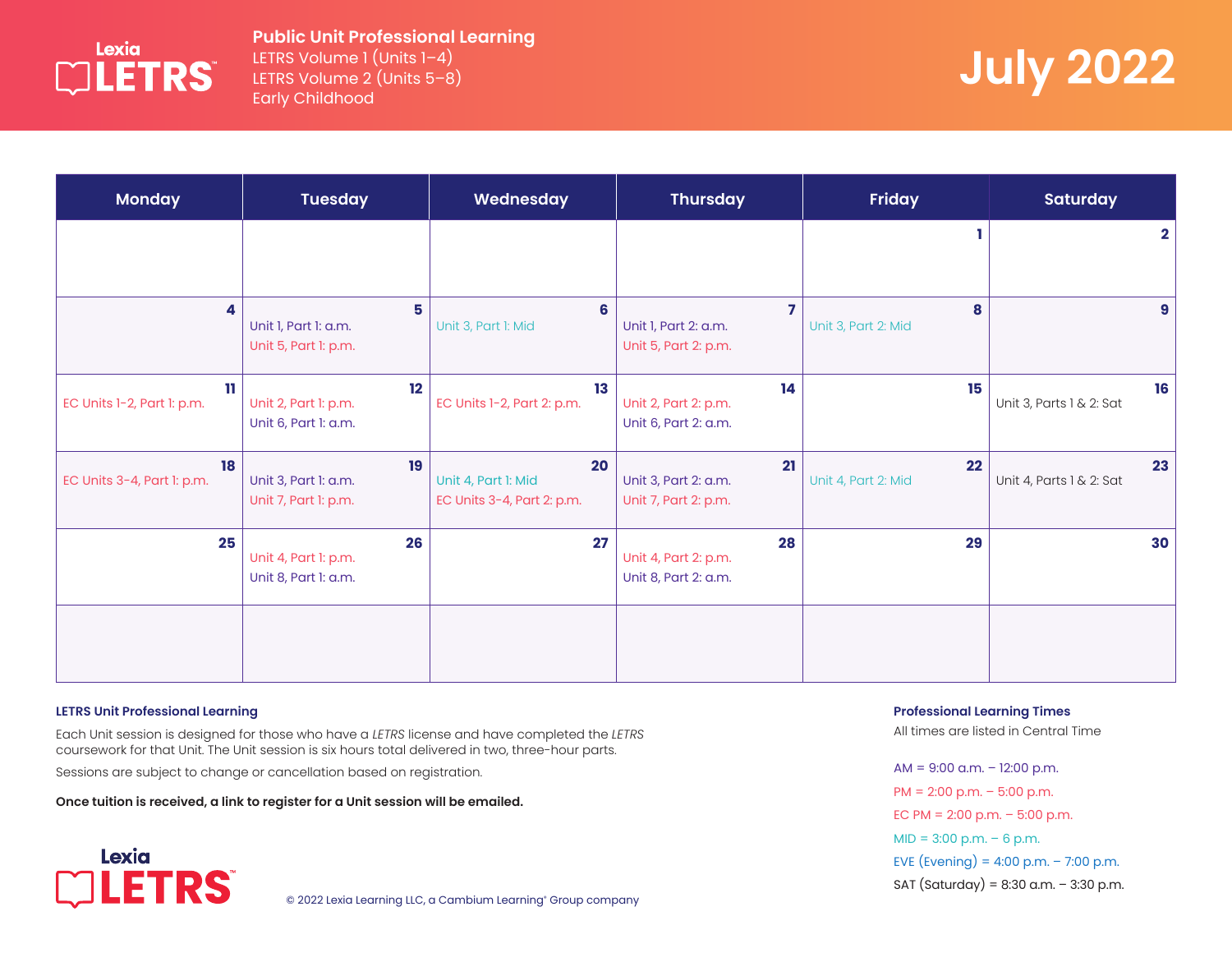

LETRS Volume 1 (Units 1-4) LETRS Volume 2 (Units 5–8) Early Childhood

# **August 2022**

| <b>Monday</b>                    | <b>Tuesday</b>                                                   | Wednesday                                               | <b>Thursday</b>                                              | <b>Friday</b>             | <b>Saturday</b>                |
|----------------------------------|------------------------------------------------------------------|---------------------------------------------------------|--------------------------------------------------------------|---------------------------|--------------------------------|
|                                  | $\mathbf{2}$<br>Unit I, Part I: p.m.<br>Unit 5, Part 1: a.m.     | 3                                                       | 4<br>Unit I, Part 2: p.m.<br>Unit 5, Part 2: a.m.            | 5                         | 6                              |
| 8<br>EC Units 1-2, Part 1: p.m.  | $\boldsymbol{9}$<br>Unit 2, Part 1: a.m.<br>Unit 6, Part 1: p.m. | 10<br>Unit I, Part I: Mid<br>EC Units 1-2, Part 2: p.m. | $\mathbf{u}$<br>Unit 2, Part 2: a.m.<br>Unit 6, Part 2: p.m. | 12<br>Unit I, Part 2: Mid | 13<br>Unit I, Parts I & 2: Sat |
| 15<br>EC Units 3-4, Part 1: p.m. | 16<br>Unit 3, Part 1: p.m.<br>Unit 7, Part 1: a.m.               | 17<br>Unit 2, Part 1: Mid<br>EC Units 3-4, Part 2: p.m. | 18<br>Unit 3, Part 2: p.m.<br>Unit 7, Part 2: a.m.           | 19<br>Unit 2, Part 2: Mid | 20                             |
| 22                               | 23<br>Unit 4, Part 1: a.m.<br>Unit 8, Part 1: p.m.               | 24                                                      | 25<br>Unit 4, Part 2: a.m.<br>Unit 8, Part 2: p.m.           | 26                        | 27<br>Unit 2, Parts 1 & 2: Sat |
| 29                               | 30                                                               | 31                                                      |                                                              |                           |                                |
|                                  |                                                                  |                                                         |                                                              |                           |                                |

#### **LETRS Unit Professional Learning**

Each Unit session is designed for those who have a *LETRS* license and have completed the *LETRS* coursework for that Unit. The Unit session is six hours total delivered in two, three-hour parts.

Sessions are subject to change or cancellation based on registration.

**Once tuition is received, a link to register for a Unit session will be emailed.**



© 2022 Lexia Learning LLC, a Cambium Learning° Group company

**Professional Learning Times** 

All times are listed in Central Time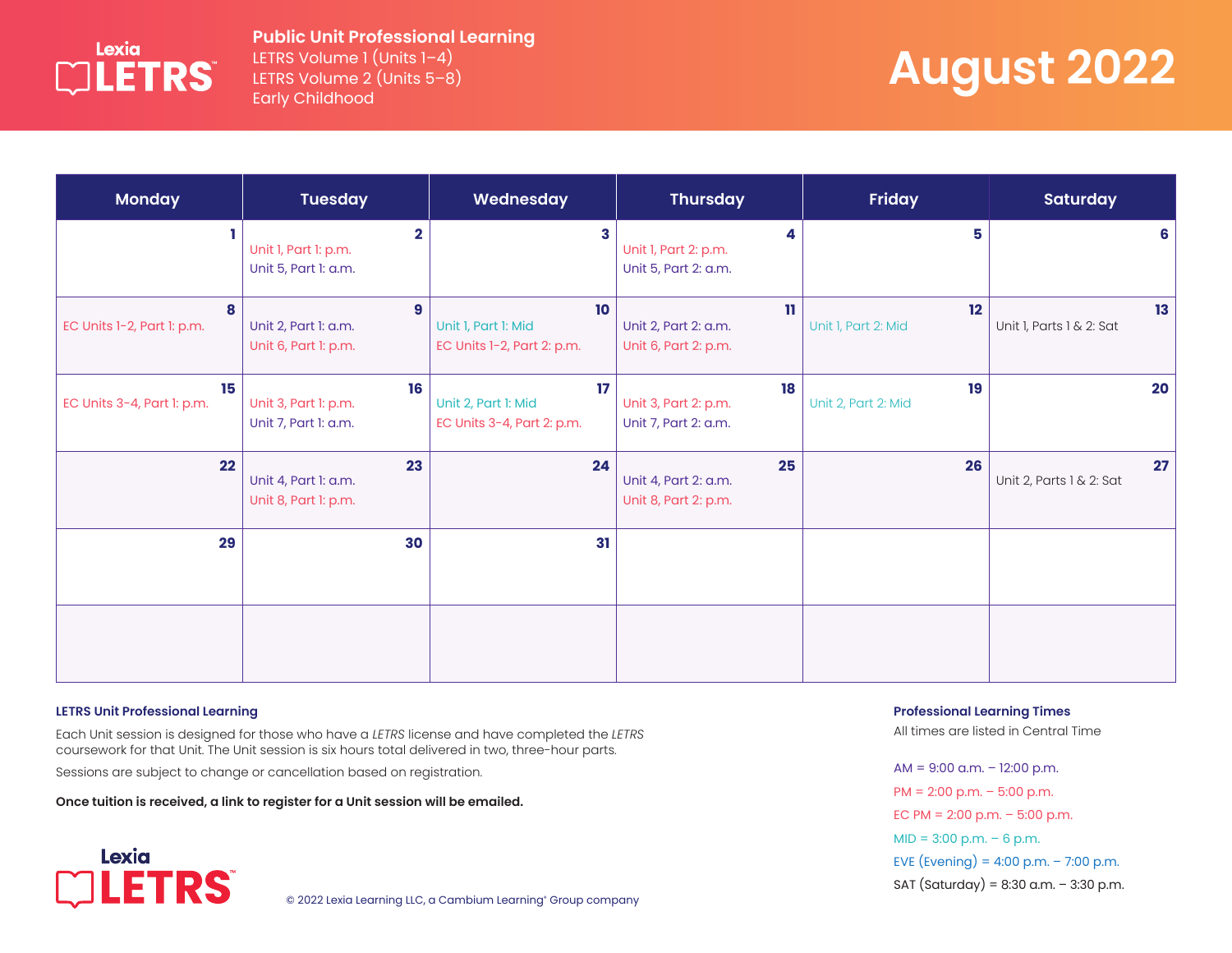

LETRS Volume 1 (Units 1–4) LETRS Volume 2 (Units 5–8) Early Childhood

# **September 2022**

| <b>Monday</b> | <b>Tuesday</b>                                     | Wednesday                 | <b>Thursday</b>                                    | Friday                    | <b>Saturday</b>                |
|---------------|----------------------------------------------------|---------------------------|----------------------------------------------------|---------------------------|--------------------------------|
|               |                                                    |                           |                                                    | $\overline{\mathbf{2}}$   | 3                              |
| 5             | 6<br>Unit I, Part I: a.m.<br>Unit 5, Part 1: p.m.  | $\overline{7}$            | 8<br>Unit I, Part 2: a.m.<br>Unit 5, Part 2: p.m.  | $\boldsymbol{9}$          | 10 <sub>10</sub>               |
| 12            | 13<br>Unit 2, Part 1: p.m.<br>Unit 6, Part 1: a.m. | 14<br>Unit 3, Part 1: Mid | 15<br>Unit 2, Part 2: p.m.<br>Unit 6, Part 2: a.m. | 16<br>Unit 3, Part 2: Mid | 17<br>Unit 3, Parts 1 & 2: Sat |
| 19            | 20<br>Unit 3, Part 1: a.m.<br>Unit 7, Part 1: p.m. | 21<br>Unit 4, Part I: Mid | 22<br>Unit 3, Part 2: a.m.<br>Unit 7, Part 2: p.m. | 23<br>Unit 4, Part 2: Mid | 24<br>Unit 4, Parts 1 & 2: Sat |
| 26            | 27<br>Unit 4, Part 1: p.m.<br>Unit 8, Part 1: a.m. | 28                        | 29<br>Unit 4, Part 2: p.m.<br>Unit 8, Part 2: a.m. | 30                        |                                |
|               |                                                    |                           |                                                    |                           |                                |

#### **LETRS Unit Professional Learning**

Each Unit session is designed for those who have a *LETRS* license and have completed the *LETRS* coursework for that Unit. The Unit session is six hours total delivered in two, three-hour parts.

Sessions are subject to change or cancellation based on registration.

**Once tuition is received, a link to register for a Unit session will be emailed.**



© 2022 Lexia Learning LLC, a Cambium Learning° Group company

**Professional Learning Times** 

All times are listed in Central Time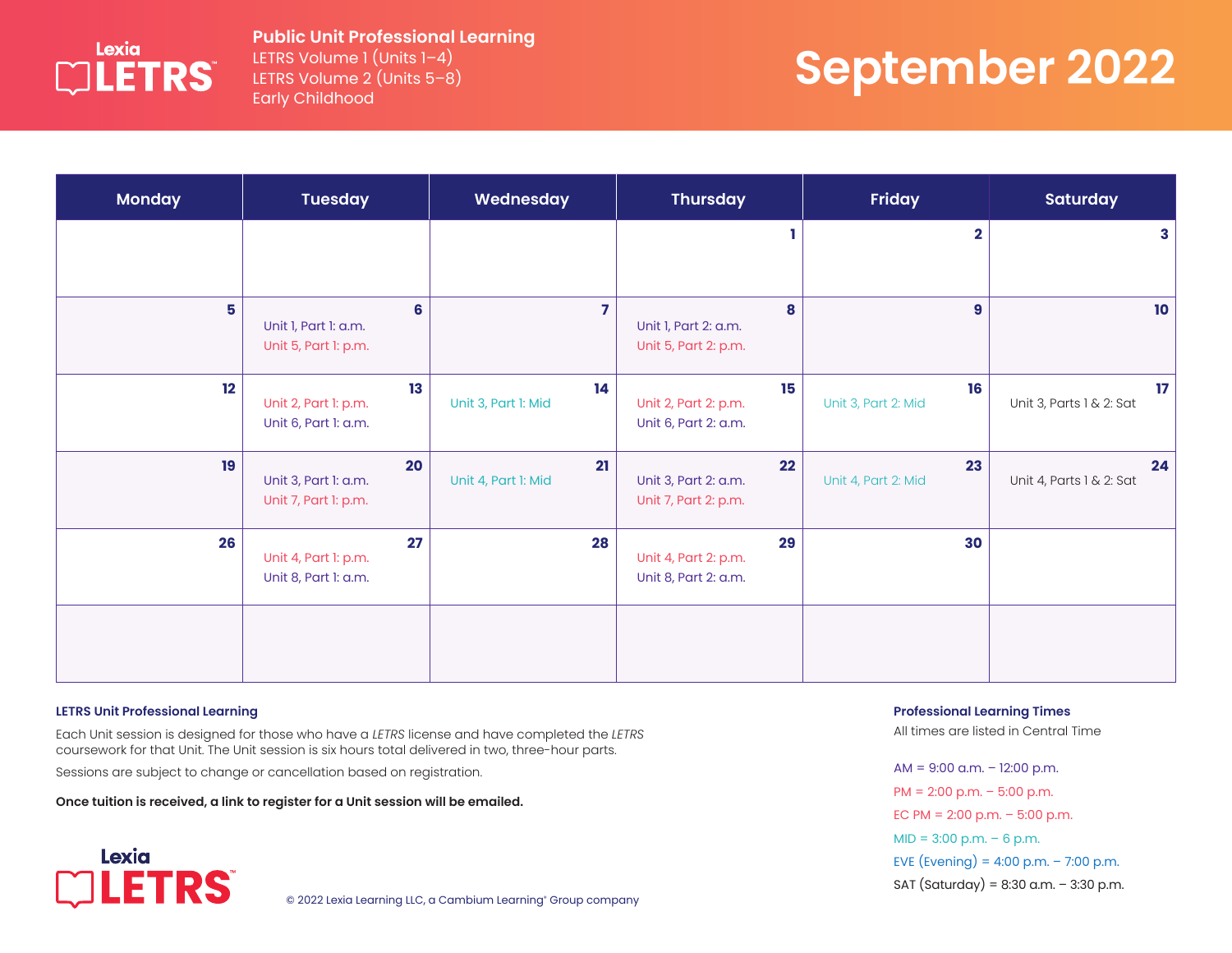

LETRS Volume 1 (Units 1–4) LETRS Volume 2 (Units 5–8) Early Childhood

# **October 2022**

| <b>Monday</b>                    | <b>Tuesday</b>                                               | Wednesday                                               | <b>Thursday</b>                                    | <b>Friday</b>             | <b>Saturday</b>                |
|----------------------------------|--------------------------------------------------------------|---------------------------------------------------------|----------------------------------------------------|---------------------------|--------------------------------|
|                                  |                                                              |                                                         |                                                    |                           |                                |
| 3<br>EC Units 1-2, Part 1: p.m.  | 4<br>Unit I, Part I: p.m.<br>Unit 5, Part 1: a.m.            | 5<br>EC Units 1-2, Part 2: p.m.                         | 6<br>Unit I, Part 2: p.m.<br>Unit 5, Part 2: a.m.  | 7                         | 8                              |
| 10<br>EC Units 3-4, Part 1: p.m. | $\mathbf{u}$<br>Unit 2, Part 1: a.m.<br>Unit 6, Part 1: p.m. | 12<br>Unit I, Part I: Mid<br>EC Units 3-4, Part 2: p.m. | 13<br>Unit 2, Part 2: a.m.<br>Unit 6, Part 2: p.m. | 14<br>Unit I, Part 2: Mid | 15<br>Unit I, Parts I & 2: Sat |
| 17                               | 18<br>Unit 3, Part 1: p.m.<br>Unit 7, Part 1: a.m.           | 19<br>Unit 2, Part 1: Mid                               | 20<br>Unit 3, Part 2: p.m.<br>Unit 7, Part 2: a.m. | 21<br>Unit 2, Part 2: Mid | 22<br>Unit 2, Parts 1 & 2: Sat |
| 24                               | 25<br>Unit 4, Part 1: a.m.<br>Unit 8, Part 1: p.m.           | 26                                                      | 27<br>Unit 4, Part 2: a.m.<br>Unit 8, Part 2: p.m. | 28                        | 29                             |
| 31                               |                                                              |                                                         |                                                    |                           |                                |

#### **LETRS Unit Professional Learning**

Each Unit session is designed for those who have a *LETRS* license and have completed the *LETRS* coursework for that Unit. The Unit session is six hours total delivered in two, three-hour parts.

Sessions are subject to change or cancellation based on registration.

**Once tuition is received, a link to register for a Unit session will be emailed.**



© 2022 Lexia Learning LLC, a Cambium Learning° Group company

**Professional Learning Times** 

All times are listed in Central Time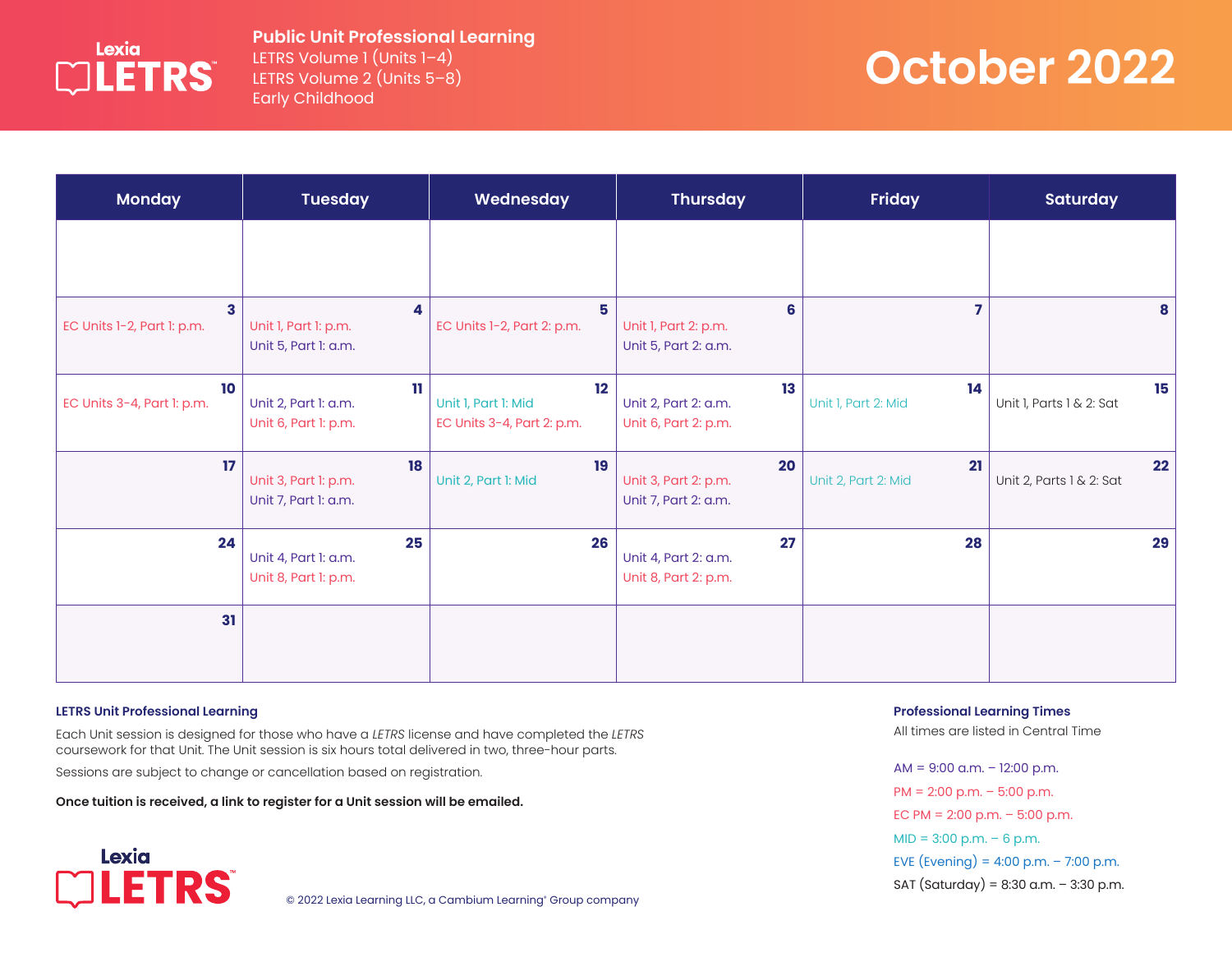

LETRS Volume 1 (Units 1-4) LETRS Volume 2 (Units 5–8) Early Childhood

# **November 2022**

| <b>Monday</b>           | <b>Tuesday</b>                                     | Wednesday                                      | <b>Thursday</b>                                    | <b>Friday</b>                       | <b>Saturday</b>                |
|-------------------------|----------------------------------------------------|------------------------------------------------|----------------------------------------------------|-------------------------------------|--------------------------------|
|                         | Unit I, Part I: a.m.<br>Unit 5, Part 1: p.m.       | $\overline{\mathbf{2}}$<br>Unit 3, Part 1: Mid | 3<br>Unit I, Part 2: a.m.<br>Unit 5, Part 2: p.m.  | 4<br>Unit 3, Part 2: Mid            | 5<br>Unit 3, Parts 1 & 2: Sat  |
| $\overline{\mathbf{z}}$ | 8<br>Unit 2, Part 1: p.m.<br>Unit 6, Part 1: a.m.  | $\overline{9}$<br>Unit 4, Part I: Mid          | 10<br>Unit 2, Part 2: p.m.<br>Unit 6, Part 2: a.m. | $\mathbf{u}$<br>Unit 4, Part 2: Mid | 12<br>Unit 4, Parts 1 & 2: Sat |
| 14                      | 15<br>Unit 3, Part 1: a.m.<br>Unit 7, Part 1: p.m. | 16                                             | 17<br>Unit 3, Part 2: a.m.<br>Unit 7, Part 2: p.m. | 18                                  | 19                             |
| 21                      | 22                                                 | 23                                             | 24                                                 | 25                                  | 26                             |
| 28                      | 29<br>Unit 4, Part 1: p.m.<br>Unit 8, Part 1: a.m. | 30                                             |                                                    |                                     |                                |
|                         |                                                    |                                                |                                                    |                                     |                                |

#### **LETRS Unit Professional Learning**

Each Unit session is designed for those who have a *LETRS* license and have completed the *LETRS* coursework for that Unit. The Unit session is six hours total delivered in two, three-hour parts.

Sessions are subject to change or cancellation based on registration.

**Once tuition is received, a link to register for a Unit session will be emailed.**



© 2022 Lexia Learning LLC, a Cambium Learning° Group company

**Professional Learning Times** 

All times are listed in Central Time